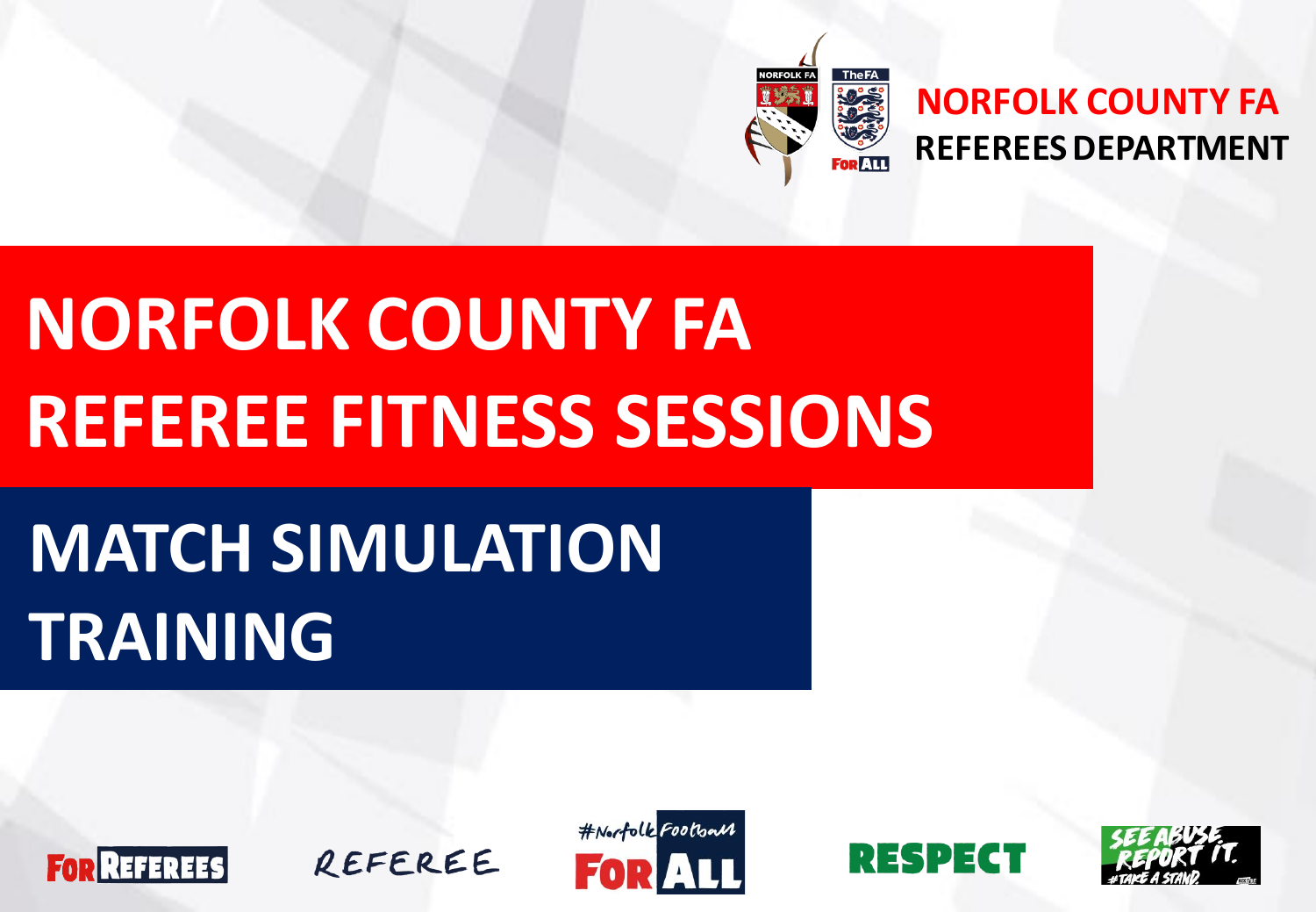#### **MATCH SIMULATION**



**REFEREES DEPARTMENT** 

# **Session 1**

- Perform 3 Sets of the 4 Exercises below in the following order:
- 1: Perform 3 x 10m sprints, 2 x 20m sprints, 1 x 30m sprints (100m)
- 2: Jog 1 lap of the pitch (330m)
- 3: Perform 5 laps of the 'figure of 8' pitch exercise (2300m)
- 4: Jog 1 lap of the pitch (330m)
- 

• Total= 9,180km High-Speed: 3900m Sprinting: 300m

#### **Session Details Session Diagram**









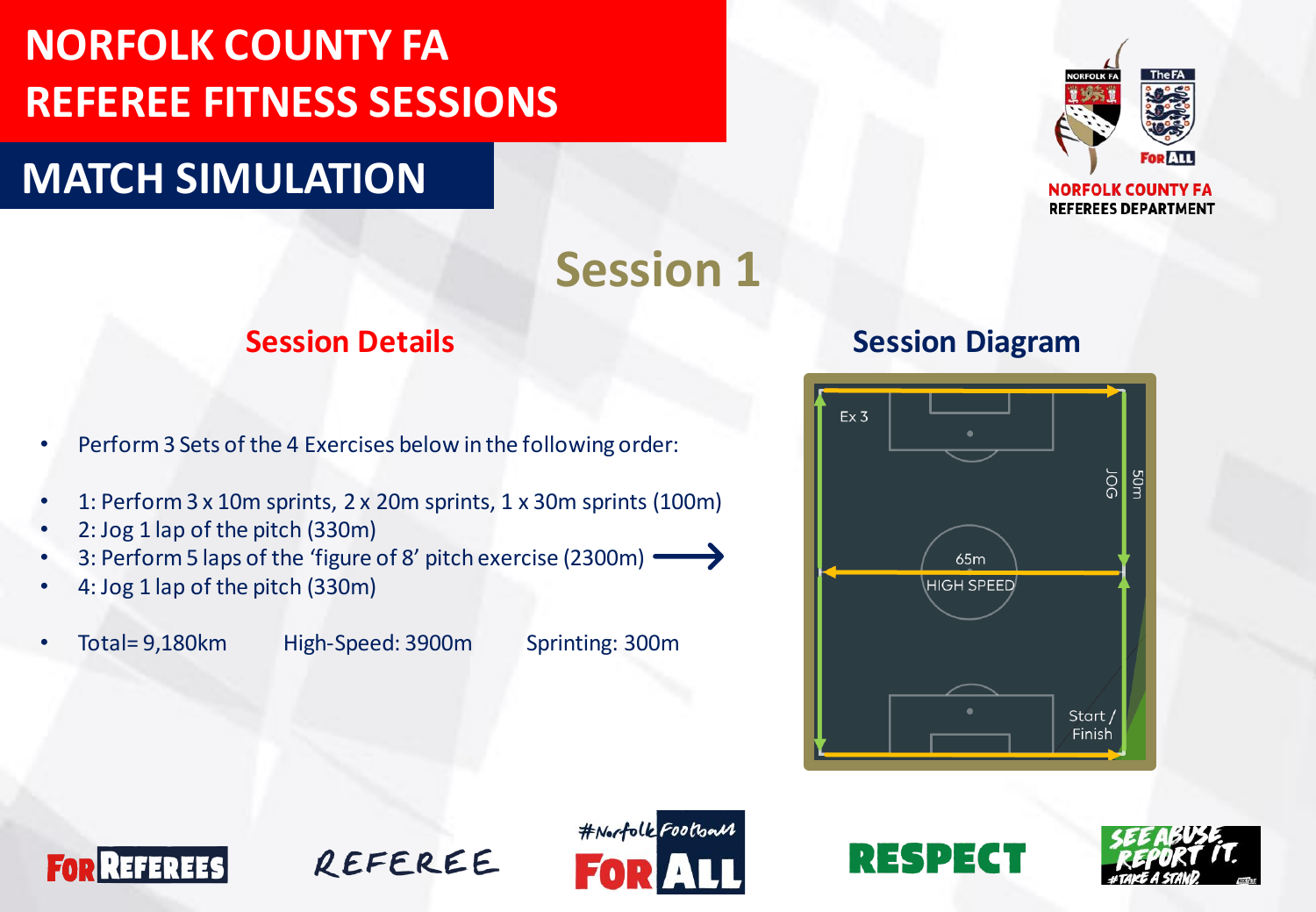#### **MATCH SIMULATION**



**REFEREES DEPARTMENT** 

**Session 2**

- Perform 3 Sets of the 4 Exercises below in the following order:
- 1: Perform 3 x 10m sprints, 2 x 20m sprints, 1 x 30m sprints (100m)
- 2: Perform 1km time trial (approx. 3 laps of pitch)
- 3: Perform 3 laps of pitch exercise (2070m)  $\longrightarrow$
- 4: Jog 1 lap of the pitch (330m)
- 

• Total= 10.5km High-Speed: 2880m Sprinting: 300m

#### **Session Details Session Diagram**









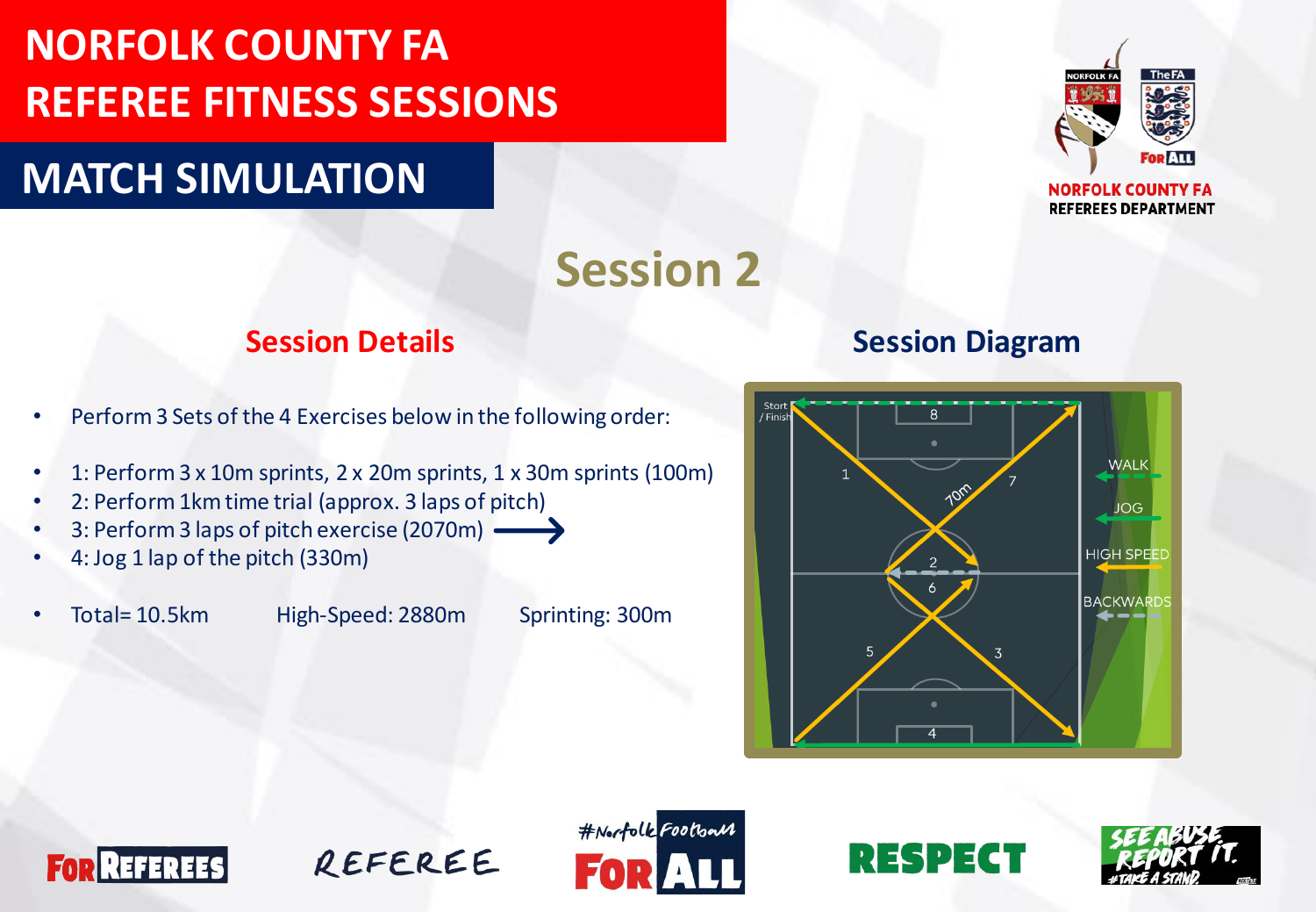#### **MATCH SIMULATION**



**REFEREES DEPARTMENT** 

### **Session 3**

- Perform 3 Sets of the 3 Exercises below in the following order:
- 1: Perform 1km time trial (approx. 3 laps of pitch)
- 2: Perform 3 laps of pitch exercise (2070m)
- 3: Jog 1 lap of the pitch (330m)
- Total= 9.3km High-Speed: 2880m

#### **Session Details Session Diagram**









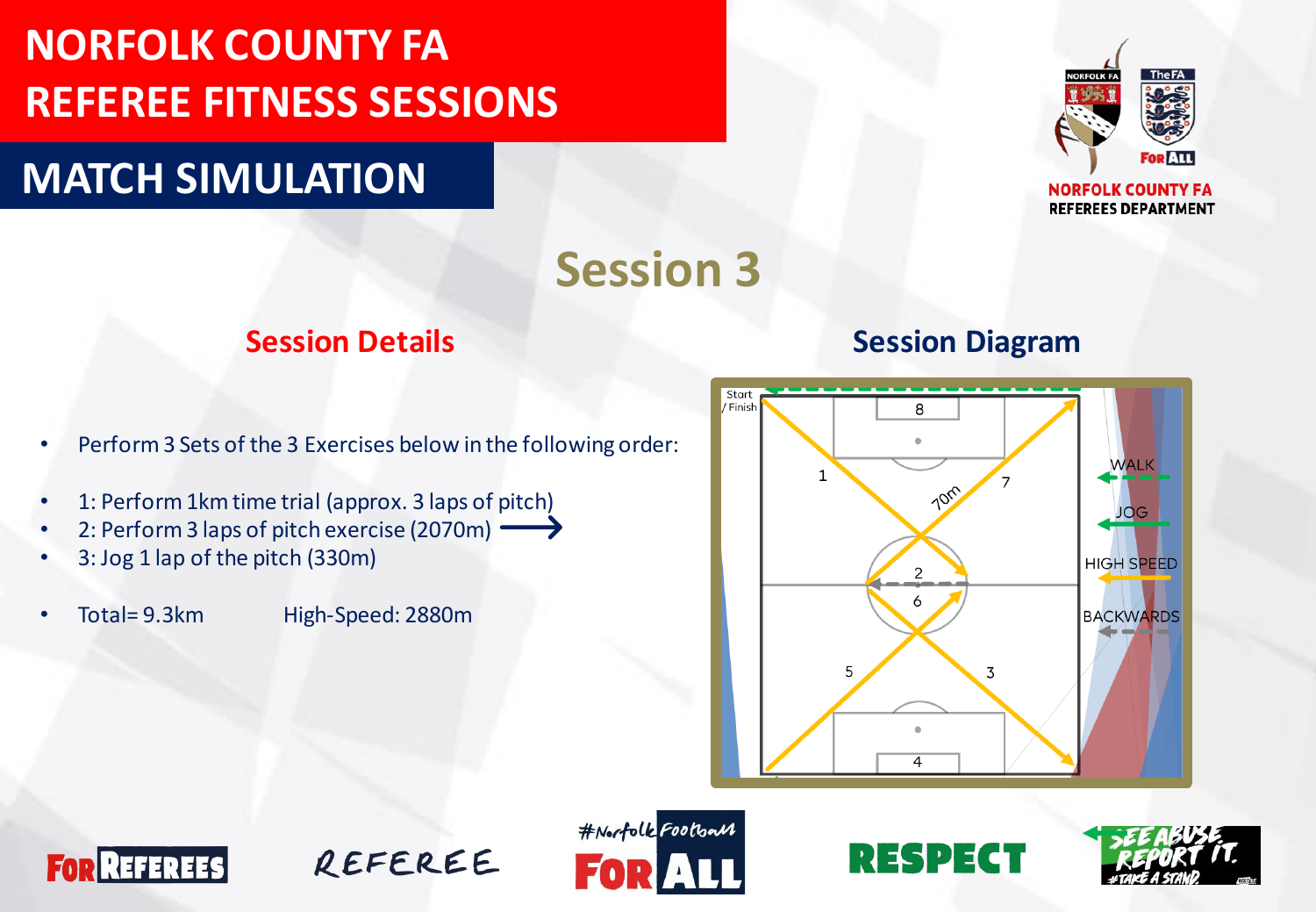#### **MATCH SIMULATION**



**NORFOLK COUNTY FA REFEREES DEPARTMENT** 

#### **Session 4 Session Details**

- **10 minute low speed warm up & dynamic stretching**
	- **4 x 10m sprints – 20m walk**
	- **4 x 30m sprints – 60m walk**
	- **4 x 40m sprints- 80m walk**
	- **(2000m) 2km timed run**
		- **Rest for 3 minutes**
	- **Repeat x 4 Sets (Referee) or**
	- **Repeat x 2 sets (Assistant Referee)**
	- **5 minute low intensity cool down jog and stretch**